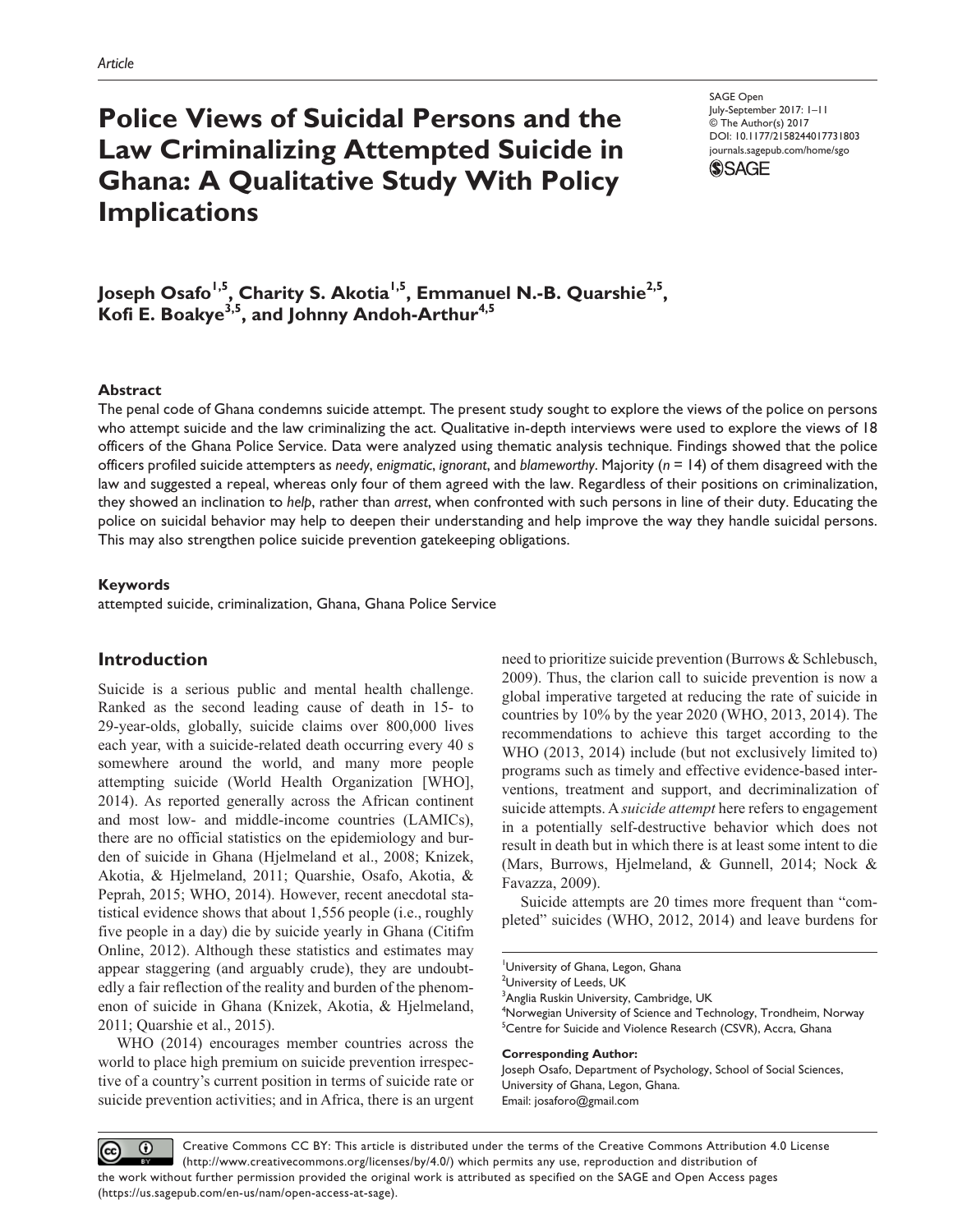families and communities such as stigma, complicated grief, and other negative psychosocial outcomes (Ougrin, Zundel, & Ng, 2010). More significantly, prior suicide attempt is known to be the single strongest predictor and risk of death by suicide in the general population (Hawton, Rodham, & Evans, 2006; Ougrin, Zundel, & Ng, 2010; WHO, 2014). The implication is that persons who have attempted suicide in the past are at higher risk of death by suicide in the future than individuals without any prior suicide attempts. Therefore, identifying these at-risk individuals and groups to provide them with follow-up care and support has been underscored as a key element of any comprehensive strategy aimed at suicide prevention (WHO, 2012, 2013, 2014). WHO (2014) admonishes thus, "all countries should review their legal provisions in relation to suicide to ensure they do not deter people from seeking help" (p. 51).

However, Ghana is still one of the WHO member countries with laws against suicide attempt (Adinkrah, 2016; Mishara & Weisstub, 2015; WHO, 2014). *The Criminal Code of Ghana* (Act 29 of Ghana, Section 57; Subsection II, 1960) provides that "whoever attempts to commit suicide shall be guilty of a misdemeanour." Hence, a person who attempts suicide is subject to arrest and prosecution, and is made to face criminal sanctions upon conviction (Adinkrah, 2012b, 2016; Hjelmeland, Osafo, Akotia, & Knizek, 2014; Kahn & Lester, 2013). This penal code was promulgated based on the British Common Law (Adinkrah, 2016; Adomakoh, 1975; Seidman & Eyison, 1969), which has long been repealed—since 1961—in England and Wales, so that suicide attempt is no longer seen as a criminal offense in these countries, but rather treated as a health problem requiring professional psychological and/or psychiatric attention (Neeleman, 1996).

Seeking to understand the legal position of any country in relation to suicide (specifically, decriminalizing attempted suicide) requires customized, contextually relevant and culturally sensitive research (Adinkrah, 2016; Aggarwal, 2015; Kahn & Lester, 2013; Neeleman, 1996; Ranjan, Kumar, Pattanayak, Dhawan, & Sagar, 2014). In Ghana, the burgeoning research efforts aimed at understanding the attitudes of people toward the act that criminalizes attempted suicide have thus far focused on the views and attitudes of various stakeholders (e.g., media, university students, nurses, psychologists, nongovernmental organizations, and researchers) (see Adinkrah, 2012; Adomakoh, 1975; Der, Dakwah, Derkyi-Kwarteng, & Badu, 2016; Hjelmeland, Osafo, Akotia, & Knizek, 2014; Kahn & Lester, 2013; Knizek, Akotia, & Hjelmeland, 2011; Osafo, Knizek, Akotia, & Hjelmeland, 2012). Various arguments for and against the (potential merits and demerits of) decriminalization of attempted suicide in Ghana have been comprehensively discussed elsewhere (e.g., see Adinkrah, 2012b, 2016; Adomakoh, 1975; Doku, Wusu-Takyi, & Awakame, 2012; Hjelmeland et al., 2014; Kahn & Lester, 2013). This study is aimed at extending these studies to include the police in Ghana.

The police have a long-standing history regarding social and community intervention with individuals experiencing mental health problems, even though the extent of their involvement and the posture of their interactions have changed across time (Matheson et al., 2005; Spence & Millott, 2016). The involvement of the police with citizens experiencing mental health problems (including people in suicidal crisis) is explained based on two legal principles (Engel & Silver, 2001; Psarra et al., 2008; Teplin & Pruett, 1992). The first is the *police power function principle*, that is, the duty of the police to protect the safety and welfare of the citizenry by removing dangerous people from the community. This responsibility demands that the police apprehend suspects who break the law irrespective of the suspects' mental health condition (Engel & Silver, 2001; Teplin & Pruett, 1992). The second principle is *parens patriae*. This principle provides that it is the duty of the police to assist citizens who are in need or unable to help themselves. The principle of *parens patriae* most often informs police decision, discretion, and arrest behavior in cases where a mentally disturbed suspect is involved in a misdemeanor, or criminal situations involving mentally disordered persons, usually posing a threat to themselves or to community members (Engel & Silver, 2001; Psarra et al., 2008; Wachholz & Mullaly, 1993).

Ghana has a projected population of 27,670,174 (Ghana Statistical Service, 2016) with a police–population ratio of 1:784, as against the United Nations's (UN) policing benchmark of one police person to 500 people (Ankrah, 2015). *The Police Service Act of Ghana* (1970) states that "it shall be the duties of the Police Force to prevent and detect crime, to apprehend offenders and to maintain public order and safety of persons and properties" (Act 350 of Ghana, Section 1). Thus, with suicides and suicide attempts criminalized in Ghana, police officers frequently come into contact with suicidal persons and sometimes their significant others, mainly, because they (the police) are often the first emergency service to be called upon when a person is suspected to be at risk of (or even dead by) suicide, and they regularly help to handle suicide and other mental health–related crises within the community (Lester & Pitts, 1991; Marzano, Smith, Long, Kisby, & Hawton, 2016; Matheson et al., 2005; Quarshie et al., 2015; Spence & Millott, 2016). This implies that the police (apart from maintaining and enforcing law and order) double as frontline mental health workers within the community setting (Fry, O'Riordan, & Geanellos, 2002; Green, 1997; Omoaregba, James, Igbinowanhia, & Akhiwu, 2015; Teplin & Pruett, 1992). Furthermore, in the current *Mental Health Act of Ghana* (Act 846 of Ghana, 2012), the police engagement in mental health is indicated at the level of diversion. They are the first point of potential diversion of the mentally ill to relevant centers for attention and help. Therefore, in the bid to expand the burgeoning evidence (e.g., Adinkrah, 2012b, 2016; Hjelmeland et al., 2014; Kahn & Lester, 2013; Osafo, Akotia, Andoh-Arthur, Boakye, & Quarshie, 2017; Osafo, Akotia, & Boakye, 2016) and training programs (e.g.,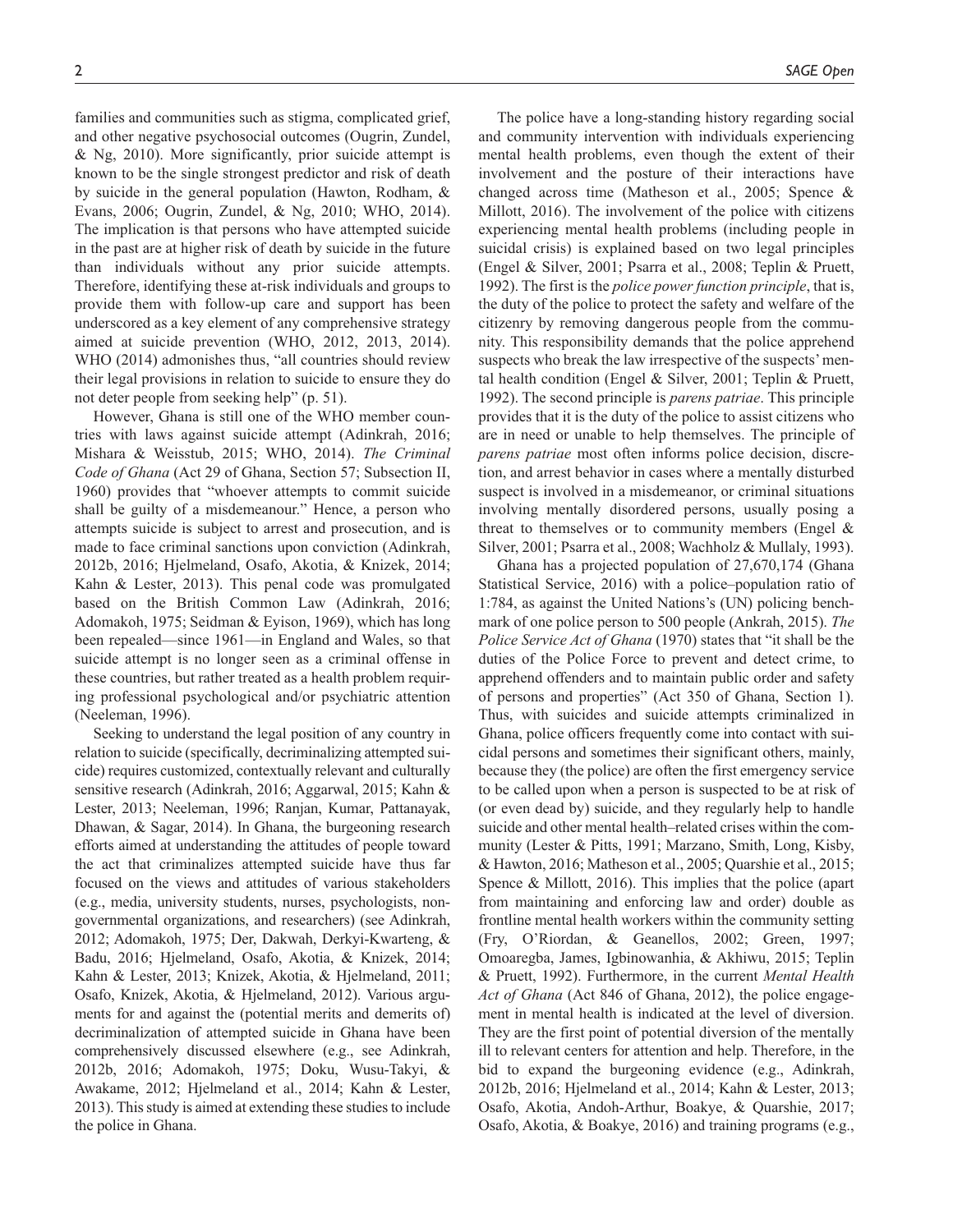**Table 1.** Showing Sample Characteristics of Participants.

| Characteristic  | Frequency (n)  | % ( $n = 18$ )          |
|-----------------|----------------|-------------------------|
| Sex             |                |                         |
| Male            | Н              | 61.1                    |
| Female          | 7              | 38.9                    |
| Age             |                |                         |
| 25-39           | 12             | 66.7                    |
| 40-50           | 6              | 33.3                    |
| Rank            |                |                         |
| Chief inspector | 4              | 22.2                    |
| Inspector       | 3              | 16.7                    |
| Sergeant        | 4              | 22.2                    |
| Corporal        | $\overline{4}$ | 22.2                    |
| Lance corporal  | $\overline{2}$ | $\mathsf{H}.\mathsf{I}$ |
| Constable       | I              | 5.6                     |
| Religion        |                |                         |
| Christianity    | 13             | 72.2                    |
| Islam           | 5              | 27.8                    |
| Marital status  |                |                         |
| Married         | Н              | 61.1                    |
| Single          | 4              | 22.2                    |
| Separated       | ı              | 5.6                     |
| Widowed         | $\mathfrak{p}$ | $\vert \vert$ . $\vert$ |

for media personnel, judges and lawyers, health professionals, police officers, etc.) to push for the decriminalization of attempted suicide in Ghana, the present study finds it imperative to explore the views of personnel of the Ghana Police Service on suicidal persons and the law criminalizing suicide attempts in the country. Such a study can further our understanding of the gatekeeping role of the police in suicide prevention, as well as contributing to the debate on decriminalizing attempted suicide in Ghana.

## **Method**

The Ghana Police Service is segmented into 12 administrative regions: Accra, Tema, Ashanti, Eastern, Brong Ahafo, Volta, Western, Central, Northern, Upper East, Upper West, and railways, ports, and harbor regions. The Marine Police Unit (MPU) has recently been created to handle security and policing matters that emanate from the country's steadily developing offshore oil and gas industry (Brookman-Amissah, Wemegah, & Okyere, 2014). Accra, the capital of Ghana, was the site for this study. The purposive and convenient sampling techniques were used to select 18 personnel of the Ghana Police Service (see characteristics in Table 1). Police officers who were informed about the study by their superiors in their respective stations and registered their interest were approached. The informants were aged between 25 and 50 years, with an average age of 40.2 years; they were ranked from *corporal* through *chief inspector*, with an average policing experience of 15.3 years. The informants were taken through one-to-one semistructured qualitative interviews.

Thematic analysis, "a method for identifying, analysing and reporting patterns (themes) within data" (Braun & Clarke, 2006, p. 79), was used to analyze the transcribed data. From listening to the audiotaped interviews vis-à-vis the transcripts to correct any errors of omission, typos, and misprints in the transcripts, we began the analysis of the data by noting and agreeing on initial codes that were closely related and relevant to the research question. Each of the researchers iteratively read the transcripts independently to map out themes related to the initial codes noted. To ensure a strong connection between the mapped out working themes and the data, we analyzed and teased out the themes which were closely and sufficiently supported by the evidence contained in the interviews (Braun & Clarke, 2006; Buetow, 2010; Clarke & Braun, 2013). The interpretation of the noted working themes was conducted by iteratively reading the transcripts as well as making reference to relevant literature and research team consensus. Compelling excerpts of the police views contained in the transcripts were culled to support the representation and discussion of the working themes.

The protocol and ethical position of the study were approved and cleared by the Ethics Committee for the Humanities (ECH) of the University of Ghana, Legon, and permission to access participants was granted by the Greater Accra Regional Headquarters of the Ghana Police Service. Each of the informants signed an actual consent form prior to participation.

#### **Findings**

The data analysis showed three superordinate themes: profiling suicidal persons, police position on the law, and gatekeeping posture.

#### *Profiling Suicidal Persons*

Prior to examining the position of the police on the law criminalizing attempted suicide, it was imperative to explore how the police viewed or profiled suicidal persons as offenders of the law against attempted suicide in Ghana. Offender profiling involves offering an account of the characteristics of an offender based on the nature of the crime committed (Canter, 2004). The theme, *profiling suicidal persons*, thus examines the views of the police regarding suicidal persons based on their (police) experiences of handling suicide-related cases in their line of duty. In this study, the police profiled suicidal persons by drawing upon four psychosocial circumstances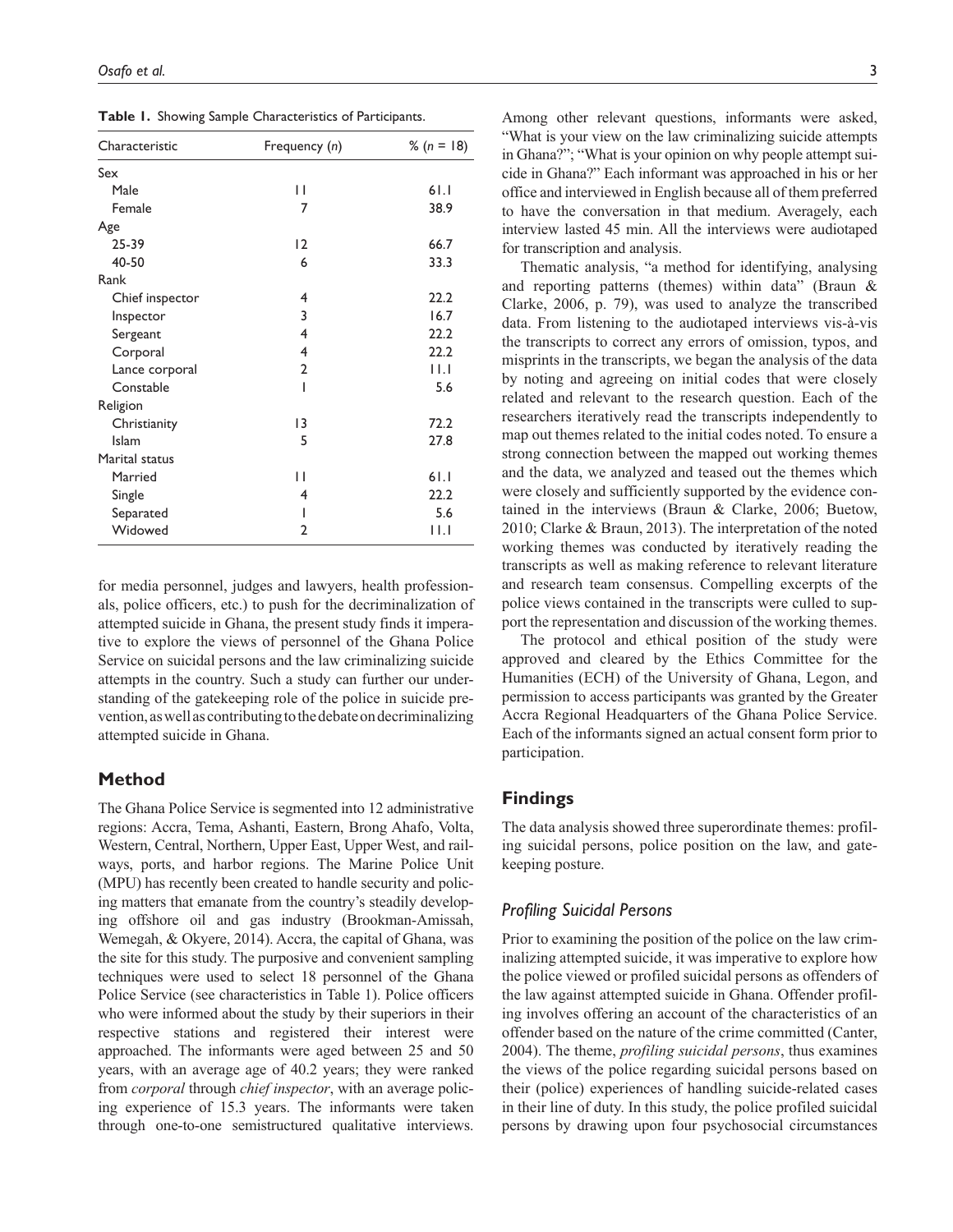and characteristics they adduced to suicidal behavior: *needy*, *enigmatic*, *ignorant*, and *blameworthy*.

*Needy.* Some police personnel  $(n = 10)$  profiled suicidal persons as individuals in need of help. Drawing on facts gathered from previous suicide-related crime investigations, the police reported that persons experiencing suicidal crisis are pushed by their unmet psychological, social, and/or material needs to engage in suicide. When these needs are expressed by the individual but remain unmet or unrecognized by significant others, the result is an enduring psychological pain (*psychache*) as asserted by Shneidman (1993). A police officer illustrated this as follows:

They [suicidal persons] are people who are in need, they need to be helped. You need to have time, listen to them and then you will know the cause, the reason behind their attempt to commit suicide. When you listen to them you might be of help but if you just look at the face value and dismiss it, it's not the right way. (Male, 28 years).

The opinion above points to the fact that persons experiencing suicidal crisis are usually in need, requiring help of some sort, and the need can be identified by a potential helper who genuinely listens to and empathizes with the suicidal person. Implicitly, the opinion further highlights as unhelpful attitude of condemnation and trivialization usually shown by significant others toward persons experiencing suicidal crisis. For example, in Ghana, families tend to sharply condemn a member who attempts suicide, instead of making empathic efforts to understand the reasons for the behavior and/or provide support (Asare-Doku, 2016). This is owed to the fact that families view suicidal behavior as a social injury and as such families become more concerned with protecting their social image and status against stigma and shame (Osafo, 2016b; Osafo, Akotia, Andoh-Arthur, & Quarshie, 2015; Osafo, Hjelmeland, Akotia, & Knizek, 2011). A shameful behavior is perceived contagious because the self is defined in reference to others (Gyekye, 1995). Consequently, a strong disavowal of suicidal behavior is a commonplace in most Ghanaian communities (Osafo, 2016a). Thus, the expressed needs of suicidal persons remain unnoticed and unaddressed, thereby pushing them further into attempting suicide. Another police officer shared a case as follows: "Last year, a houseboy just hanged himself. When we investigated the incident, we found that the guy was suffering, financially" (Male, 36 years). In Ghana, a houseboy is usually a young adult male from a rural area with little or no formal education, who is hired by a middle- or higher-class urban family to perform, usually, multiple roles within the household: a watchman, gardener, cook, driver, steward, and/or gatekeeper (Tsikata, 2011). Houseboys (like other domestic workers in Ghana) receive paltry salaries, which are sometimes not paid consistently at the elapse of time (Tsikata, 2009). However, a houseboy usually has dependents (e.g.,

wife and children or extended relations) to provide for. Generally, domestic workers in Ghana are categorized within the informal sector of the economy, and thus lack any explicit labor and employment legislation or institution providing them with job security and protection (Tsikata, 2009, 2011). The implication is that a domestic worker lacks any legitimate right to negotiate for pay increase or improvement in the general conditions of work, even in the face of the harsh economic realities across the country. Coroner investigations in the aftermath of suicide involve some kind of sociological and psychological autopsies—soliciting the views of significant others regarding the palpable life situation and behavior of the deceased days/months before the suicide (Scourfield, Fincham, Langer, & Shiner, 2012). In the above case in point, it is plausible that the financial problem of the deceased might have been reported to the investigators because while alive the deceased (directly or indirectly) expressed his financial needs to significant others, but received no help. Consequently, the houseboy in the case in point might have equated his financial difficulties to a lack of achievement or a loss of his ability to provide for his dependents (or even himself), presupposing a gross infraction of the social expectation of masculinity. In Ghana, one of the indices of a successful masculinity is a demonstration of the ability to take care of others, and inability to do this invokes social dishonor for a man (Adomako Ampofo & Boateng, 2007). Hence, consistent with previous observation of suicidality among Ghanaian men (e.g., Adinkrah, 2012a; Osafo et al., 2015), the houseboy in the above case might have killed himself to

avoid any such dishonor to loss of masculinity and dignity of manliness. Thus, people who attempt suicide are, sometimes, persons whose expressed needs are not recognized or remain unattended to by significant others.

*Enigmatic.* The police officers  $(n = 7)$  further profiled suicidal persons as enigmatic—mysterious and elusive persons whose behaviors are difficult to understand and also predict. According to the police officers, a person experiencing suicidal crisis shows no visible eccentric behavior or any sign of suicidal intention, thereby making it very difficult (if not impossible) for significant others to identify to offer any needed timely help or intervention. A police officer reported,

Recently, a police inspector hanged himself. It was very, very shocking, because I saw him personally the night before he killed himself. So we were all like, how? Somebody who appeared to be very strong, and active. . . . We were all surprised and traumatized because we did not suspect him to be like that. (Male, 34 years)

The shock and surprise as indicated by this participant are predicated on the absence of warning signs of suicidal crisis and recent interaction with the deceased. Perhaps clear indication of an impending suicidal crisis would have prepared this participant and others to perhaps provide support for the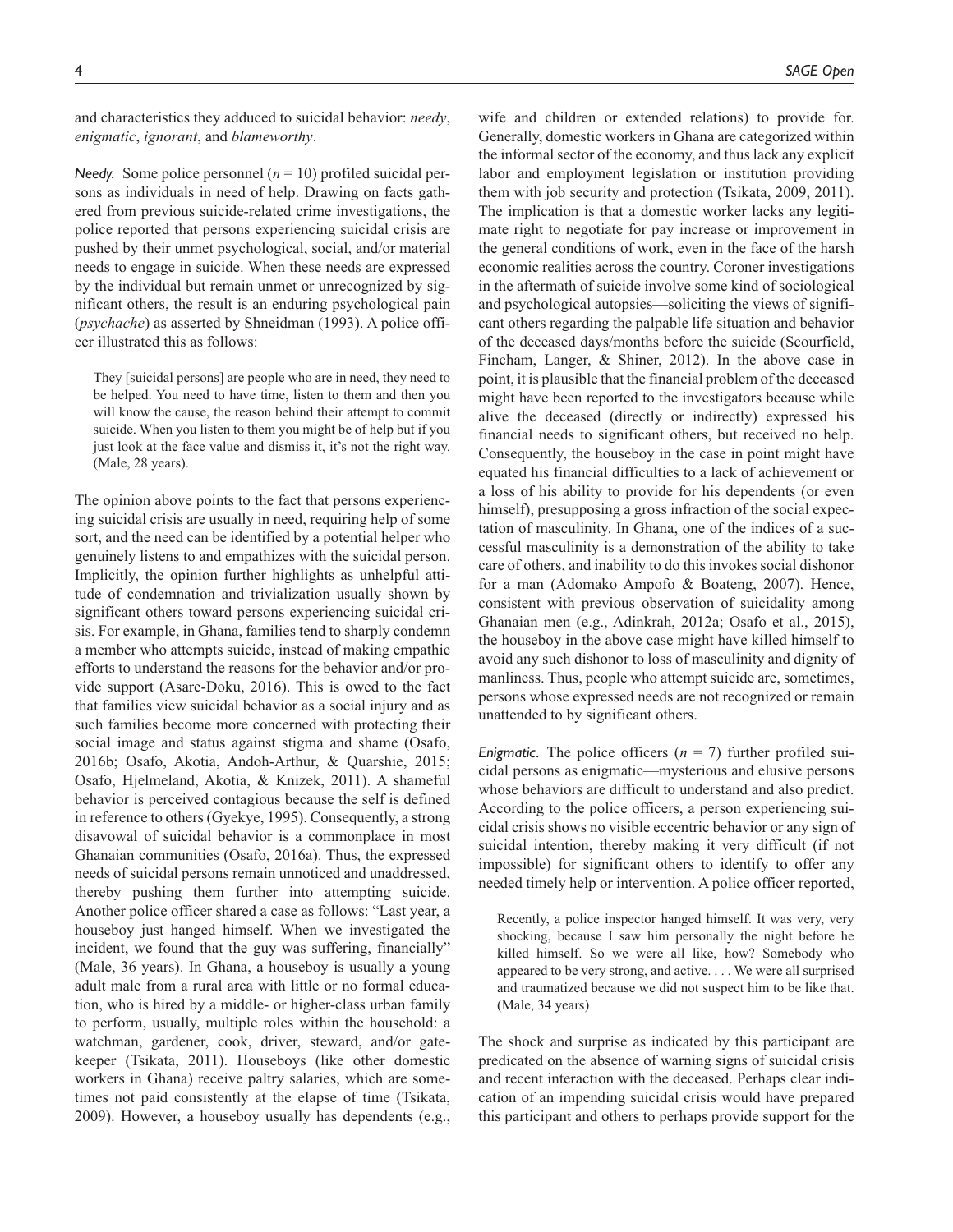deceased. Implicit in the quote is an expectation that the deceased should have shared his crisis with others to enlist their support (Osafo et al., 2011). Accordingly, another officer remarked, "to every problem there is a solution, so people should be open to confide in friends, relatives and share their problems. The best way to solve a problem is not to commit suicide" (Female, 31 years). An assumption implicitly held by this participant is that suicidal persons are obliged to seek early help from their close relatives, because such social supports are available. Her recommendation appears heavily laden with values and moral imperatives within her sociocultural context. But in light of the widespread condemnation and stigma toward suicidal persons in Ghana (Adinkrah, 2012a, 2012b; Osafo, 2016b; Osafo et al., 2011), the utility of such suggestion might be questionable.

*Ignorant.* The police officers in this study (*n* = 9) reported that some people experiencing suicidal crisis go on to attempt suicide or kill themselves mainly because they are naïve as to the availability of expert workable alternative solutions to the unmet needs fueling their crisis. As opined by an officer,

They [suicidal persons] lack knowledge. When people don't have enough education or enough ideas about something then they turn around to do what they understand. Yes, because people don't have knowledge on how to control or manage the stress and troubles they are going through, they feel that the best way is to take their lives, after all, "all die be die." (Male, 43 years)

This participant views a suicidal person as bereft of insight in existential struggles, and that such ignorance is often the cause for suicidality. As he implied, a well-thought-through solution to crisis in life should lead to a resolve to pursue life and living than dying. He makes reference to a pervasive folk knowledge (*owuo biara yε owuo* or "all die be die") to illustrate the apathy toward healthy lifestyle, and thus a manifestation of the ignorance he was expounding. There is evidence elsewhere in Ghana that illustrates, for example, that such kinds of folk knowledge which belittles personal efforts in improving health attitudes are easily adopted by people at risk of HIV/AIDS to neutralize campaign efforts, programs, and messages aimed at promoting safer sex and reducing HIV infection in Ghana (Awusabo-Asare, Abane, Badasu, & Anarfi, 1999). Such mundane understandings provide the lexica for the understanding and expression of suicidal (and other mental health) crises and the frame of reference for managing them (Konradsen, van der Hoek, & Peiris, 2006; Marecek, 1998). In general, his view that suicidal persons are ignorant may be explained by lay understandings of suicide in societies where mental health knowledge and services are less developed and expert knowledge is absent from the dominant social discourse on health issues (Marecek, 1998).

In addition, another police officer (female, 31 years) reported, "most people who attempt or commit suicide don't even know that it's against the laws of Ghana and God. So, it's all about information and knowledge that they [suicidal persons] don't have." This opinion underscored two facts: (a) as observed in previous studies (e.g., Adinkrah, 2012b, 2016), most Ghanaians are not aware of the country's antisuicide law; and (b) although Ghana may be described as a religious country by behavior and practices (see Gilani, Shahid, & Zuettel, 2012), people who attempt or commit suicide do not seem to know that the act is a religious transgression. Perhaps she is asserting that awareness of these proscriptive imperatives would have deterred the suicidal person. Such kind of ignorance, as she espouses, reflects lack of information about the prohibitive normative structures against the act. Such view reflects a superficial, informational knowledge gap more than the lack of generalized insight for living intimated earlier by the male participant (male, 43 years). Generally, as observed in other LAMICs with antisuicide laws, illiteracy is high and most people do not know that suicidal behavior is a punishable crime (Latha & Geetha, 2004).

*Blameworthy.* Saliency analysis (Buetow, 2010) of the responses by four of the police officers  $(n = 4)$  as to what motivates people to attempt/commit suicide revealed that "completed" and attempted suicides are consequential to the blameworthy conducts of suicidal persons. According to these police officers, some people experience suicidal crisis because of certain self-defeating lifestyle choices they have made and habits they have formed over time. In a police officer's opinion,

There is no influence from anywhere . . . If you choose to be an alcohol man [sic] and you take alcohol and get very drunk, then you cannot control your brain. So whatever comes into your mind you will do it. So, it depends on the choice of the individual himself. (Male, 39 years)

In the above quote, the police officer appeared to suggest that the precursors and agency in suicidal behavior lie entirely within the individual. The power to refrain from attempting/ committing suicide belongs to and is wielded entirely by the individual, unless the individual willingly relinquishes that control or personal sense of agency through the adoption of a self-defeating habit or lifestyle: alcoholism. Alcoholism has been implicated as having a significant influence on the suicidal process, especially among men in Sub-Saharan Africa (Kizza, Hjelmeland, Kinyanda, & Knizek, 2012; Knizek, Kinyanda, Owens, & Hjelmeland, 2011; Ovuga, Boardman, & Wasserman, 2007). People with chronic alcoholism tend to lose their sense of personal control during suicidal crisis and go on to kill themselves following a suicidal motivation (Kizza, Hjelmeland, et al., 2012; Kizza, Knizek, Kinyanda, & Hjelmeland, 2012; Knizek, Akotia, & Hjelmeland, 2011).

Although all the police officers in this study considered attempted suicide as a criminal offense, generally those who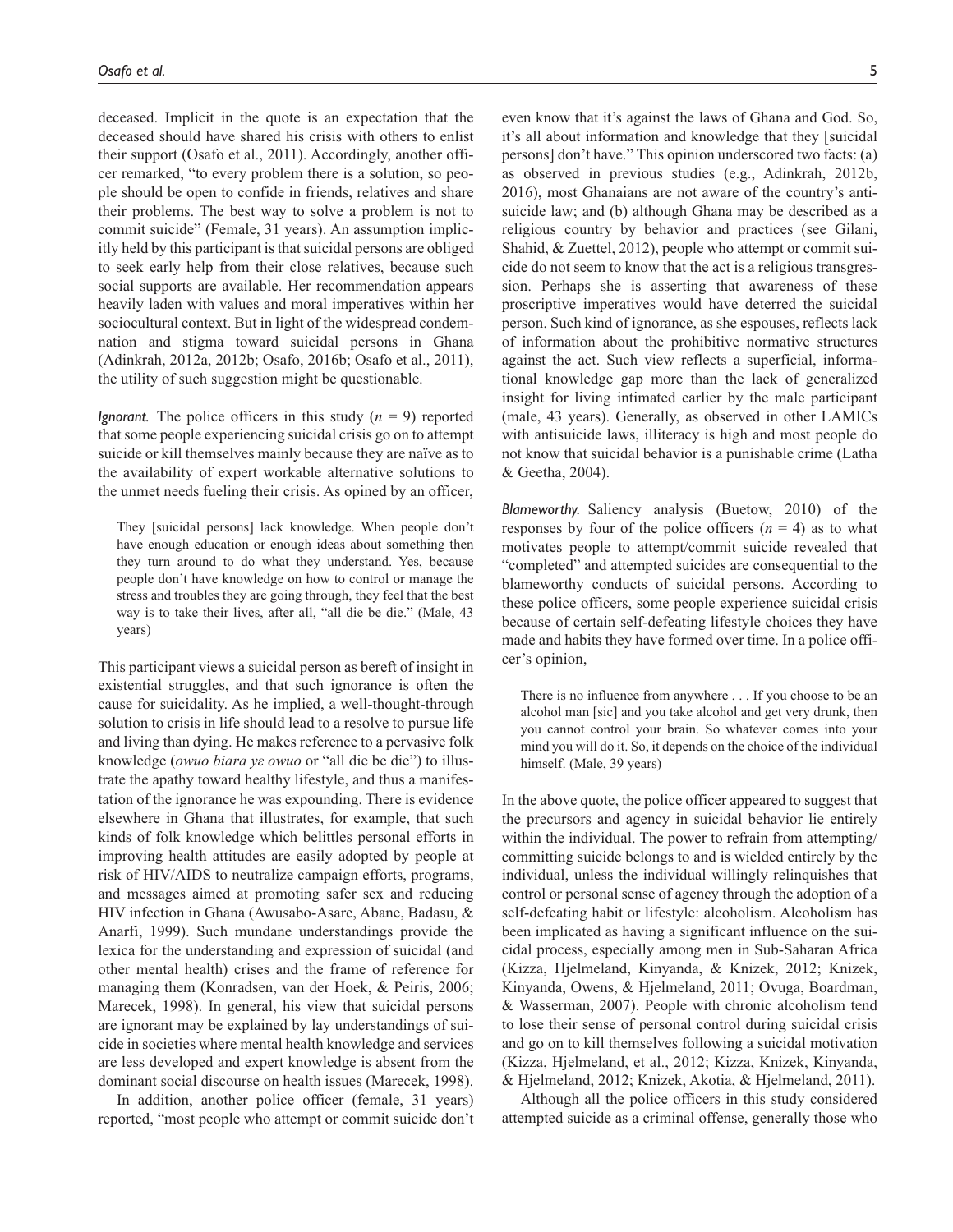profiled suicidal persons as *needy*, *enigmatic*, and *ignorant* appeared to base the culpability of the suicidal person on factors beyond the control of the individual suicidal person (e.g., economic and financial difficulties, intense social stigma, etc.). Hence, such persons need to be helped rather than punished. However, police officers who profiled suicidal persons as *blameworthy* considered such persons as entirely culpable of the offense, requiring arrest, conviction, and punishment by the law.

### *Police Position on the Law*

This superordinate theme relates to the police officers' responses to the question, "What is your view on the law criminalizing attempted suicide in Ghana?" All the police officers in this study indicated their awareness of the existing law criminalizing attempted suicide in Ghana and showed fair understanding of the reasoning behind its promulgation. Majority  $(n = 14)$  of the police officers disagreed with the law and suggested a repeal, whereas a few  $(n = 4)$  of them agreed with the law and thus suggested it should be maintained. Drawing on how they profiled suicidal persons and their understanding of the rationale behind the law, the police officers provided reasons for or against the law criminalizing attempted suicide in Ghana.

*Reasons for maintaining the law.* Police officers who, largely, profiled suicidal persons as *blameworthy* agreed with the law criminalizing attempted suicide in Ghana, and therefore suggested that the law should be maintained because of its *deterrent effect* and on grounds of *protecting lives*.

*Deterrent effect*. Here, police officers argued that maintaining the law and sanctioning perpetrators would serve to deter others from attempting suicide. For instance, "I agree with the law because when you are caught and punished for attempted suicide, it will deter others who will also have the idea or perceive to do it" (male, 38 years). The probable assumption undergirding this reasoning is that sometimes people learn by imitating the behaviors of others based on the (positive social) consequences following the imitated behavior (Bandura & Walters, 1977). So, generally, a person would refrain from modeling the behavior of a significant other if the behavior is followed by punishment or unpleasant consequences.

*Protecting lives*. Police officers who provided this reason for the keeping of the law took an ethical position of judging attempted suicide in the light of rules governing human life. For example,

The police officer of the above opinion essentially equated "completed" suicide/attempted suicide to murder/attempted murder within the purview of the law. Both acts involved taking (or an attempt at taking) human life, which is forbidden by the law.

*Reasons for a repeal of the law.* Predominantly, police officers who profiled suicidal persons as *needy*, *enigmatic*, and *ignorant* disagreed with the law. According to these officers, the law criminalizing attempted suicide in Ghana should be repealed because *the law prevents reporting of suicide* and it is *inefficient in providing support*.

*The law prevents reporting of suicide*. Police officers who advanced this reason for disagreeing with the law reflected on the general inhibitory effect of the law and the considerable stigma associated with suicidal behavior in Ghana. As narrated by an officer, "people don't report it because it is a disgrace to the family and also because of the police. Therefore, most times when it happens people try to say somebody else killed the person" (male, 41 years). Fear of marring the family social image (Osafo, 2016b) converges with prosecution from the police to inhibit people from reporting suicidal behavior and perhaps also seek early help. Data that could be helpful to inform suicide prevention programs may thus be hampered. Another participant also explains the dynamics of fear of the law and how it further blocks the evidence for eventual prosecution:

Suicide attempt is about evidence. People would come and report suicidal persons but they will not lead you to get the evidence because they know when you get the evidence you will be able to prosecute the person . . . (Male, 39 years)

Here, the participant espouses that fear to follow through with evidence for prosecution is a challenge to the antisuicide law. The law thus becomes a "white elephant" because fear of prosecution robs the police of the details of cases reported as evidence. Generally, Ghanaians show an intense hesitation to involving the police in family affairs, possibly because of the fear of stigma, abuse of power, or incarceration of family members (Boateng & Lee, 2014).

*The law is insensitive*. The argument here is that the antisuicide law is insensitive to the mental health needs of suicidal persons. For instance,

I don't think anybody will just wake up and try to end his or her own life. If somebody wants to commit suicide and you compound it by sentencing the person then what are you doing? I think those who attempt suicide should not be treated like that. We should find a way of counseling them . . . As a society, we have to provide the needs for the person to come out of his problems. (Male, 48 years)

The above opinion alluded to the fact that suicidal behavior is caused by some unmet needs or malaise in the life of

It is a crime to kill, whether you attempt to kill someone or you attempt to kill yourself. You don't have the right to kill. So if you attempt killing yourself and the law gets you, you will be punished. (Female, 25 years)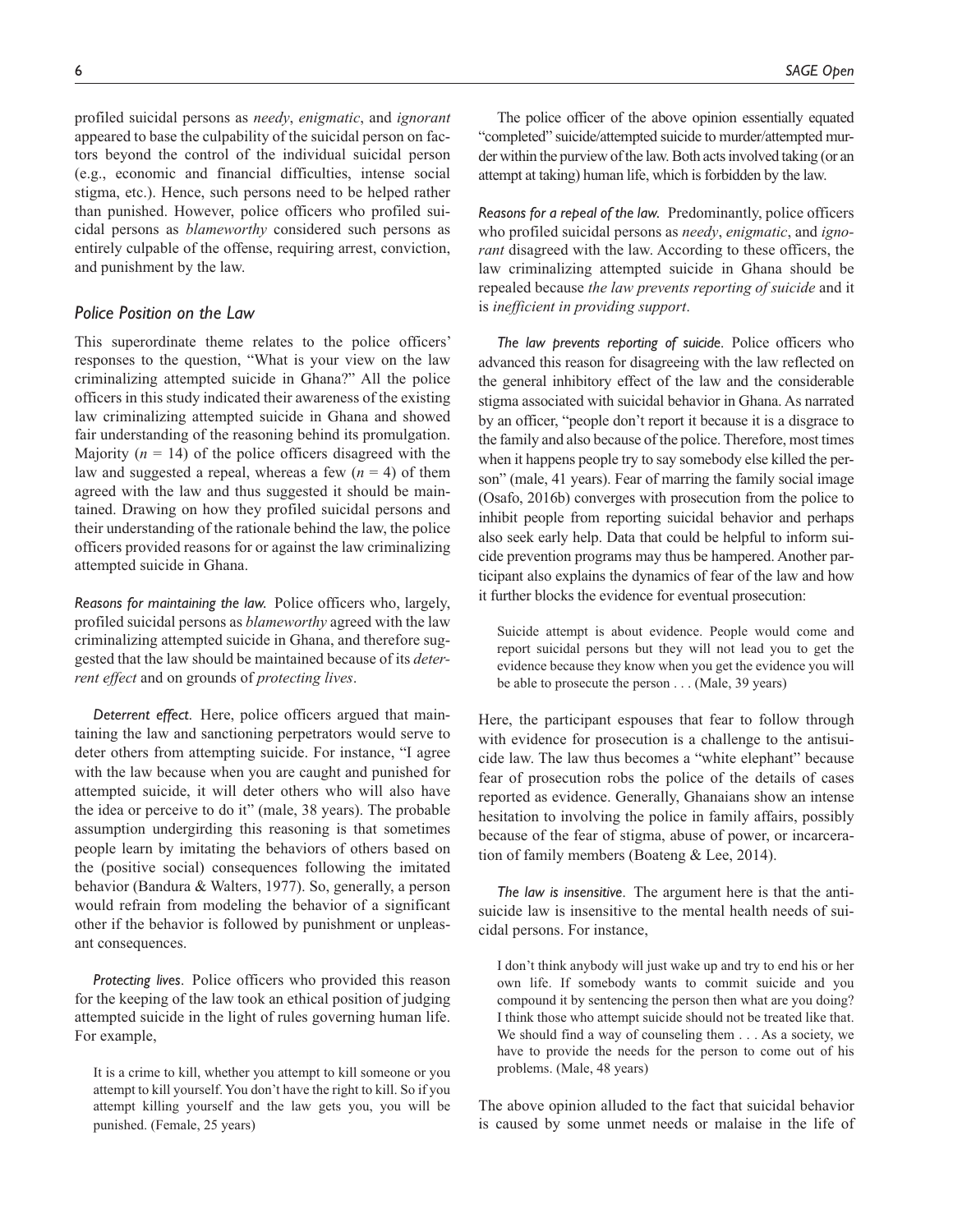suicidal persons. Again, the antisuicide law of Ghana is only punitive, as it does not provide for, even, the chance for mental health assessment, apart from police investigation toward the establishment of criminal evidence tenable in court. Given that Ghana's prisons are in deplorable state and less supportive of inmates, a person convicted on the grounds of attempted suicide may return from jail with worse mental health outcomes. In place of the unsupportive antisuicide law, the police argued that society must devise ways to address the unmet needs which motivate suicidal behavior in the first place. In the view of another police officer,

People do not even understand why they should be prosecuted for attempting to take their own lives. Sometimes they ask, "when I had problems I got nobody to help me but when I tried to kill myself (but not someone else) the government has come in to arrest me?" So, personally I think it [the law] should be amended in a way to meet the needs of people who are going through suicidal tendencies. (Female, 38 years)

In the above quote, the participant highlights an inherent paradox the public finds in the antisuicide law: The law is dormant when people are experiencing distress but suddenly springs up when an incident occurs, transforming a person in crisis into a criminal. This appears to inform his view for calling for a reform of the law.

### *Gatekeeping Posturing*

This theme highlights the implicit attitudes of the police officers in this study toward the enforcement of the antisuicide law when they receive information about suicide attempt. Almost all the police officers in this study, regardless of how they profiled suicidal persons and their position on the antisuicide law, appeared to have an implicit attitude of either hope inspiration or diversion as illustrated in the following quotes:

We've been encountering people who have become suicidal every now and then, especially, people who try to commit suicide . . . We talk to them in our own small ways about alternative ways of managing their difficulties, although we are not professional counselors . . . Personally, I've been using the Word of God because the Bible says that the Word of God heals, so I speak the Word of God to them so that they will be healed. (Female, 43 years)

I once handled a case of suicide attempt. What happened was that, when the man attempted suicide the first time, I counseled him, and I invited his relatives to the station and we arranged for him to see a psychologist also for help. After that we discharged him to his family. But after some time, like three months, he made another attempt. This time when the case came to me, I sent him to court and he was sentenced to six months in prison. (Male, 41 years)

Both quotes above have one common thing: The police officers, at the encounter of an attempted suicide case (at least in the first instance), tried to informally "fix the situation"

without effecting any arrest or the full enforcement of the law. In the first quote, the police officer appeared not to apply the law at all, whereas in the second quote, the police officer engaged in diversion until a recurrence of the suicide attempt. Prosecuting and jailing the suicidal person in the second quote indicate the frustration experienced by police officers who handle repeat attempters and the lack of expert knowledge and understanding of suicidal behavior on the part of the police.

## **Discussion**

Three key findings emerged from this study. First, the police in this study profiled suicidal persons differently (persons who are *needy*, *enigmatic*, *ignorant*, and *blameworthy*). Second, the study reveals that contrasting views on the law criminalizing suicide attempt (law be repealed vs. law be maintained) existed among the police. The third key finding shows a common inclination of the police toward "helping" instead of "arresting" suicide attempters in spite of the contrasting views about suicidal persons and the laws criminalizing the act.

All the police in this study viewed suicide attempt as a breach of the law. However, majority of the police officers (*n* = 14) reflect and draw on their understanding of the psychological and sociocultural precursors of suicidal crises to profile suicidal persons as *needy*, *enigmatic*, and *ignorant* offenders of the law. The import of these profiles is that suicidal persons cannot be held responsible for their offense because they are motivated by unmet needs and factors beyond their control. These police officers, therefore, appear sympathetic and supportive of suicidal persons. As observed in previous studies (e.g., Latha & Geetha, 2004), a person driven to attempt suicide by factors beyond his or her control (e.g., financial difficulties, poverty/unemployment, endogenous biological causes, love problems, setbacks in marriage, and family or other such reasons) may be implicated under the antisuicide law but cannot be held accountable for the suicidal behavior. Thus, guided by the *parens patriae* principle of policing, the majority of the police in the present study try to informally help to ameliorate the suicidal crisis of an offender by attempting to help the suicidal person. Hence, these police officers refrain from arresting suicide attempters. However, the few police officers in this study who viewed the suicidal persons as *blameworthy* found the suicidal person culpable for incarceration. The *blameworthy* offender is perceived as entirely responsible for the act and considered dangerous to other members of the community. In this case, the *police power function* principle informs the police decision to arrest, prosecute, and punish the suicidal person to ensure the greater safety of the rest of the community. This *blameworthy* position may be problematic because the presence of mental illness and distress in suicidality have been established. Consequently, suicidal crisis may represent a cry for help as well as a means of, or communicating,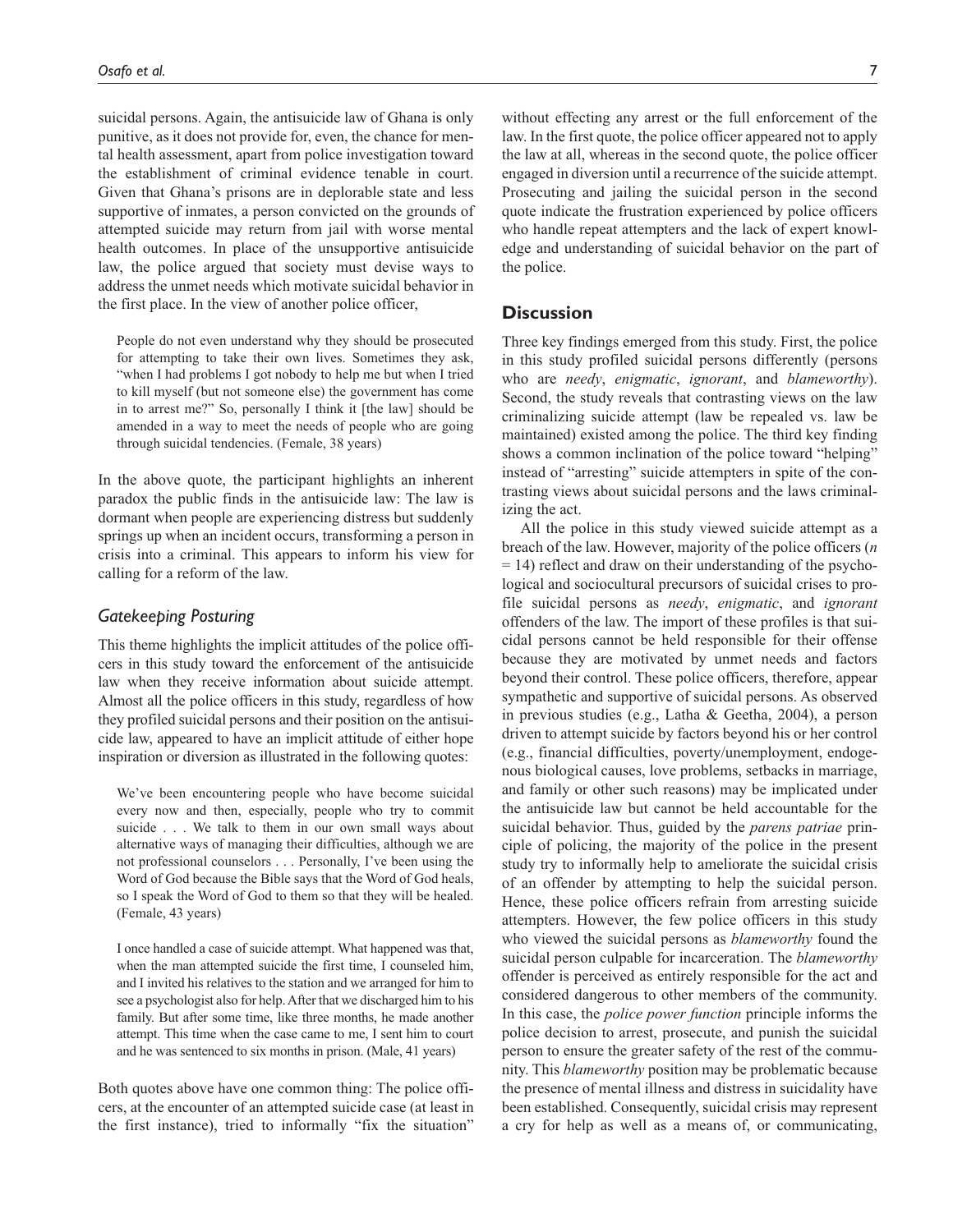distress to significant others for help (Latha & Geetha, 2004; WHO, 2014). Incarceration will only amount to worsening the person's mental health state.

The finding that majority of the police officers in this study disagreed with Ghana's antisuicide law supports previous evidence (i.e., Hjelmeland et al., 2014) on the subject matter in Ghana where some of the participating police officers in the study agreed with the antisuicide law, whereas a greater number of them disagreed with the law and called for a repeal. In the present study, the argument for keeping the antisuicide law is anchored in utilitarian arguments for punishing to ensure the greater good for the greatest number of people (Carlsmith, Darley, & Robinson, 2002; Mensah-Bonsu, 2001). It must serve the purpose of punishing the perceived criminal nature of suicidality, as they implied, and eventually reduce the occurrence of the act in the country. It is worthy of note that although the sanctity of human life demands that life must be respected and as such the law must deal with anyone who willfully takes (or attempts to take) life, criminal law serves no purpose in the mental health problem of suicide (Latha & Geetha, 2004; WHO, 2014). To date, no data or study has shown any clear cause–effect relationship or correlation between any antisuicide law and deterrent of suicidal behavior (WHO, 2014). What is clear is that people experiencing suicidal crisis are rather deterred from seeking help, keep their suicidal intentions secret, stigmatized, and punished by the law (Adinkrah, 2012b, 2016; Aggarwal, 2015; WHO, 2014). Thus, persons experiencing suicidal crisis need to be helped but not punished. The (potential) benefits of repealing the antisuicide law may far outstrip those (if any) associated with the keeping of the antisuicide law (WHO, 2014). For example, people in suicidal crisis are likely to seek early help which may provide us with data for designing prevention and intervention schemes. This resonates with the observation in the present study where majority (77.8%) of the police officers indicated that the antisuicide law of Ghana *prevents reporting of suicide* and it is insensitive to the needs of the suicidal person. As admonished by WHO (2014),

It is possible that decriminalization will increase the reporting of suicides once fear of legal recriminations is eliminated. This allows for more accurate estimates of the true extent of the issue. When suicide is considered a criminal act, suicide attempts are often hidden and suicide deaths are unreported, thus giving the false impression that suicidal behaviours are less prevalent. (p. 51)

Therefore, the conviction is that decriminalizing attempted suicide, potentially, would (among other benefits) embolden people experiencing suicidal crisis to seek professional help, as the social stigma would be reduced considerably (if not eliminated).

Although the police in this study perceive suicide attempt as a threat to both the suicidal person and (at least, the social image of) the community in which it occurs, the police

implicit attitude of hope inspiration and diversion highlights the application of the *parens patriae* principle. In this instance, the police perceive suicidal persons as citizens who are in need and unable to help themselves, but not as criminals to be arrested, put before the law court, and punished. Thus, the principle of *parens patriae* influences and informs the discretion of the police to, informally, offer help to meet the needs of suicidal persons. This observation is consistent with previous findings (e.g., Cotton, 2004; Green, 1997; Psarra et al., 2008; Teplin & Pruett, 1992). Another plausible reason for this gatekeeping posturing manifested through hope inspiration and diversion relates to the practical realities of policing. The police spend relatively less of their time on criminal law enforcement duties (Green, 1997). They spend the greater chunk of their time and resources on regulatory issues and cases, including traffic control and activities broadly described as peacekeeping. In this vein, criminal offenses involving mental health problems (e.g., suicidal behaviors) do not provoke serious application of the criminal law or regulatory control. Rather, police officers judge such cases as analogous to public nuisance, requiring the police officer to make efforts to fix the situation by helping to ameliorate the crisis of the suicidal person (Green, 1997; Teplin & Pruett, 1992).

## **Conclusion and Implications**

Suicidal behavior is viewed by the police in this study as an infraction of the law but not a crime punishable by criminal law. Thus, majority of the police in this study disagree with the antisuicide law of Ghana, calling for a repeal to encourage the reporting of suicide and to help meet the needs of suicidal persons. Thus, the police attempt to help, rather than arrest and prosecute, attempters of suicide in Ghana. Contemporary principles of law and punishment have witnessed a paradigm shift from deterrent to reformation (Latha & Geetha, 2004); therefore, the time has come for the legislature of Ghana to consider repealing the country's antisuicide law, Section 57, Subsection II, of Act 29, *The Criminal Code of Ghana* (1960).

Based on the findings of this study, a couple of useful implications for practice, policy, and research can be identified. Regarding practice, the expression of frustration in the handling of suicide persons as revealed in some of the voices in the study points to inadequate evidence-based expert knowledge about suicide and suicidal persons. This calls for increased suicide literacy and training aimed at equipping the police in the handling of suicidal persons in the line of their professional duties. While training of police, may enhance their awareness of the needs of suicide attempters and sharpen police's responsiveness in dealing with such persons, it may also help foster collaboration with suicide researchers in the timely release of suicide information for purposes of intervention and treatment (Green, 1997). Recent evidence (e.g., Marzano et al., 2016;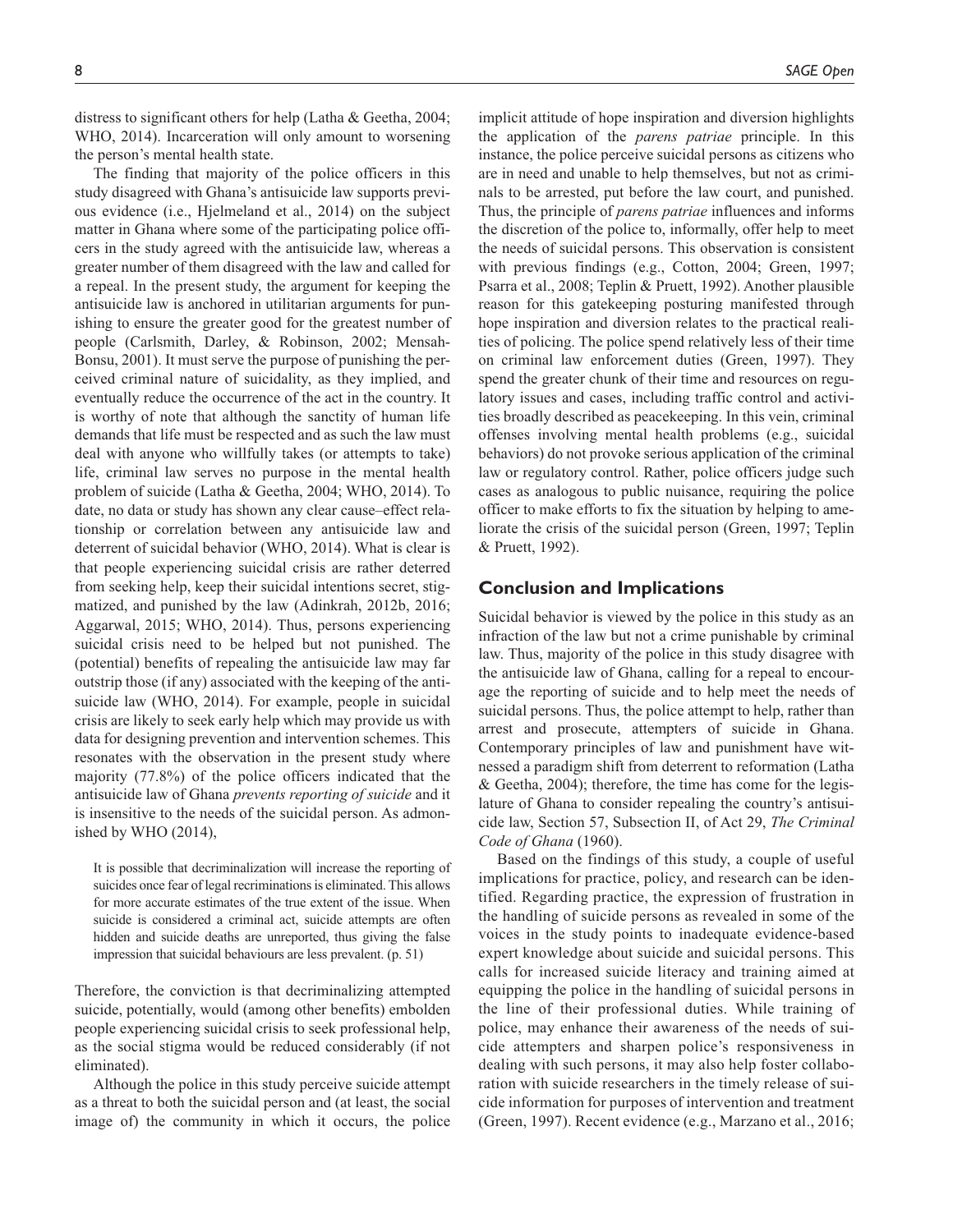Spence & Millott, 2016) shows that police education and training related to suicide and mental health are helpful in improving police attitudes and confidence, and increasing their skills and knowledge in handling suicidal persons. Thus, suicidologists (and other allied professionals) in Ghana may consider organizing gatekeeper training workshops for the police in this regard. A recent study in Ghana, for instance, has revealed a double-edged role of the police in matters relating to suicide. On one hand, the police can be key allies for helping people bereaved by suicide, while on the other hand, their presence can induce fear leading to further invulnerabilities (Andoh-Arthur, Hjelmeland, Knizek, & Osafo, 2016). However, effective training of the police in proscriptive and resource poor contexts, as recommended in the study above, potentially may help enhance police gatekeeping roles in two ways: for research purposes regarding access to data and suicidal persons, and for suicide prevention purposes regarding diversion of suicidal persons into the mental health system (Andoh-Arthur et al., 2016; Osafo et al., 2017). On policy, the Ghana Police Council and the Ghana Police Service may consider including in the curriculum for training police personnel elective courses on handling persons with mental problems (including suicidal persons) who break the law. The courses should be mandatory and that periodic training on intervention and de-escalation should be part of their curriculum. Police officers, within this framework, could be therefore patient and empathic in the handling of attempt survivors. The police service stands to benefit, a great deal, from this in terms of good exchange between persons in suicidal crisis and police personnel who double as gatekeepers in suicide prevention (Marzano et al., 2016; Omoaregba et al., 2015; Teplin & Pruett, 1992).

This study could not sample a larger number of police officers to participate in the study mainly because of the busy nature of the work of the officers. As qualitative researchers, we do not discount the use of large sample in research (Sandelowski, 2001). However, our focus in this exploratory study (which is part of a larger study,  $N = 500$ ) was aimed at understanding the views of a hard-to-reach but powerful professional group whose views and actions have significant implications for the law on suicide attempts. We are convinced that the findings of this study represent a fair reflection of the views of the police on suicidal persons and the antisuicide law in this study and would be useful in training them as gatekeepers in suicide prevention. Future studies aimed at expanding the evidence base to push for the decriminalization of suicidal behavior in Ghana may consider soliciting the views of other gatekeepers and persons who have primary contact with suicidal persons and the law in Ghana. These include medical doctors, prisons officers, lawyers, judges, and members of Parliament.

#### **Acknowledgments**

We acknowledge the immense support of the police officers who accepted to participate in the present study.

#### **Declaration of Conflicting Interests**

The author(s) declared no potential conflicts of interest with respect to the research, authorship, and/or publication of this article.

#### **Funding**

The author(s) disclosed receipt of the following financial support for the research, authorship, and/or publication of this article: This project received financial support from Office of Research, Innovation and Development (ORID) at the University of Ghana (URF/7/ILG-025/2013-2014).

#### **References**

- Act 29 of Ghana. (1960). *The Criminal Code of Ghana*. Accra: Ghana Publishing Company Limited.
- Act 350 of Ghana. (1970). *The Police Service Act of Ghana*. Accra: Ghana Publishing Company Limited.
- Act 846 of Ghana. (2012). *Mental Health Act of Ghana*. Accra: Ghana Publishing Company Limited.
- Adinkrah, M. (2012a). Better dead than dishonored: Masculinity and male suicidal behavior in contemporary Ghana. *Social Science & Medicine*, *74*, 474-481.
- Adinkrah, M. (2012b). Criminal prosecution of suicide attempt survivors in Ghana. *International Journal of Offender Therapy and Comparative Criminology*, *57*, 1477-1497.
- Adinkrah, M. (2016). Anti-suicide laws in nine African countries: Criminalization, prosecution and penalization. *African Journal of Criminology and Justice Studies*, *9*, 279-292.
- Adomako Ampofo, A., & Boateng, J. (2007). Multiple meanings of manhood among boys in Ghana. In T. Shefer, K. Ratele, A. Shebel, N. Shabalala, & R. Buikema (Eds), *From boys to men: Social constructions of masculinity in contemporary society* (pp. 50-74). Lansdowne: UCT Press.
- Adomakoh, C. C. (1975). A preliminary report on attempted suicides seen in a general hospital in Ghana. *Ghana Medical Journal*, *14*, 323-236.
- Aggarwal, S. (2015). Suicide in India. *British Medical Bulletin*, *114*, 127-134.
- Andoh-Arthur, J., Hjelmeland, H., Knizek, B. L., & Osafo, J. (2016, March). *Police gate-keeping role in suicide research in Ghana*. Paper presented at the 1st Critical Suicidology Conference, Prague, Czech Republic.
- Ankrah, T. K. (2015). Ghana close to UN benchmark of policing. *Graphic Online*. Retrieved from [http://www.graphic.com.](http://www.graphic.com.gh/features/opinion/40288-ghana-close-to-un-benchmark-of-policing.html) [gh/features/opinion/40288-ghana-close-to-un-benchmark-of](http://www.graphic.com.gh/features/opinion/40288-ghana-close-to-un-benchmark-of-policing.html)[policing.html](http://www.graphic.com.gh/features/opinion/40288-ghana-close-to-un-benchmark-of-policing.html)
- Asare-Doku, W. (2016). *Experiences and coping mechanisms of suicide attempters and their families in Ghana: A mixed method approach* (Master's thesis, Department of Psychology, University of Ghana, Accra). Retrieved from [http://ugspace.](http://ugspace.ug.edu.gh/handle/123456789/8600) [ug.edu.gh/handle/123456789/8600](http://ugspace.ug.edu.gh/handle/123456789/8600)
- Awusabo-Asare, K., Abane, A. M., Badasu, D. M., & Anarfi, J. K. (1999). "All die be die": Obstacles to change in the face of HIV infection in Ghana. In *Resistance to behavioral change*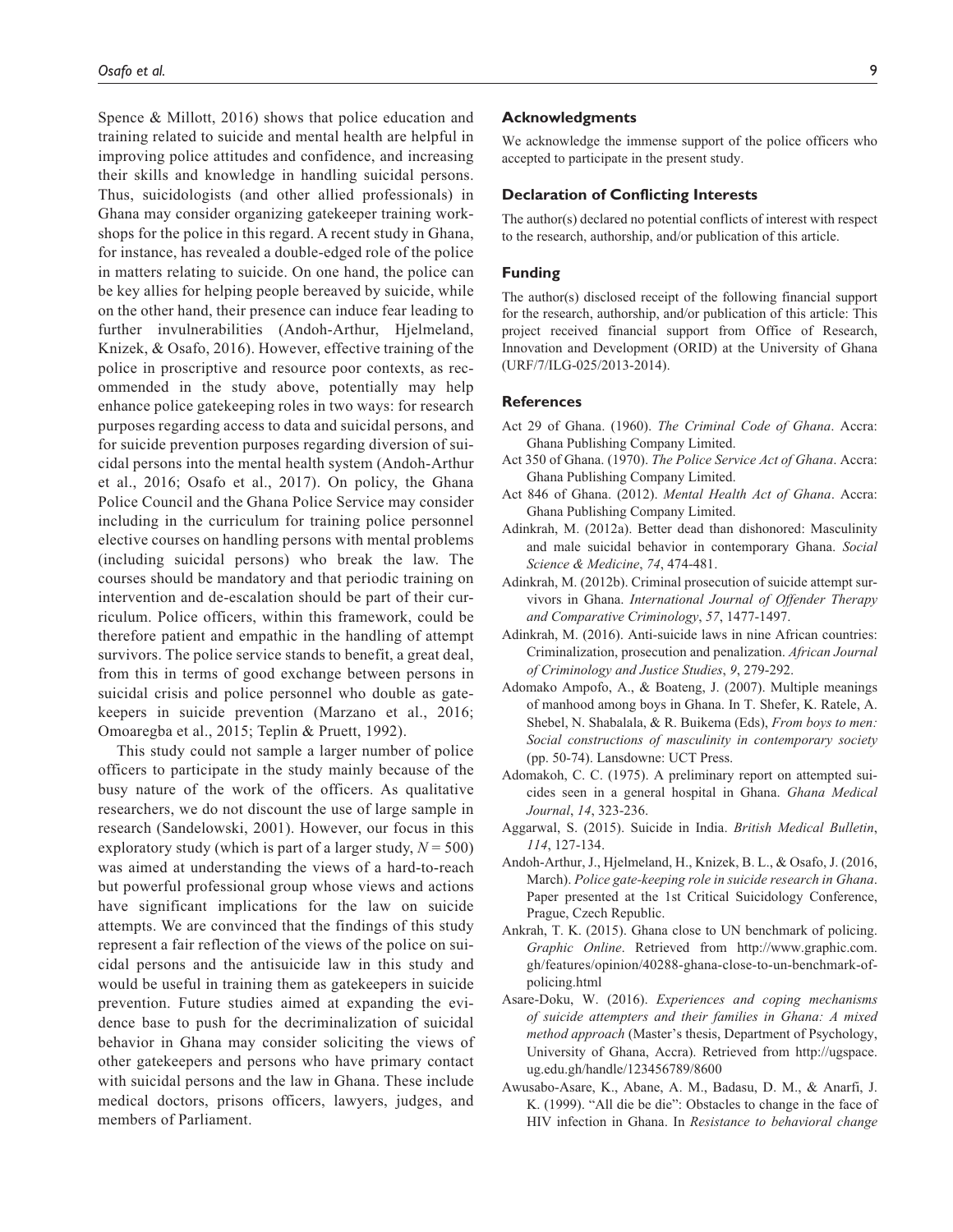*to reduce HIV/AIDS infection in predominantly heterosexual epidemics in third world countries* (pp. 125-132). Australia: Health Transition Center.

- Bandura, A., & Walters, R. H. (1977). *Social learning theory*. New York, NY: General Learning Press.
- Boateng, F. D., & Lee, H. D. (2014). Willingness to report sexual offenses to the police in Ghana. *Victims & Offenders*, *9*, 436- 454. doi:10.1080/15564886.2014.907848
- Braun, V., & Clarke, V. (2006). Using thematic analysis in psychology. *Qualitative Research in Psychology*, *3*, 77-101.
- Brookman-Amissah, M., Wemegah, T. D., & Okyere, F. T. (2014). Crime mapping and analysis in the Dansoman police subdivision, Accra, Ghana—A geographic information systems approach. *Journal of Environment and Earth Science 14*(20), 28-37.
- Buetow, S. (2010). Thematic analysis and its reconceptualization as "saliency analysis." *Journal of Health Services Research & Policy*, *15*, 123-125.
- Burrows, S., & Schlebusch, L. (2009). Suicide prevention in South Africa. In D. Wasserman & C. Wasserman (Eds.), *Oxford textbook of suicidology and suicide prevention: A global perspective* (pp. 755-757). Oxford, UK: Oxford University Press.
- Canter, D. (2004). Offender profiling and investigative psychology. *Journal of Investigative Psychology and Offender Profiling*, *1*(1), 1-15.
- Carlsmith, K. M., Darley, J. M., & Robinson, P. H. (2002). Why do we punish? Deterrence and just deserts as motives for punishment. *Journal of Personality and Social Psychology*, *83*, 284-299.
- Citifm Online. (2012). *Five Ghanaians commit suicide daily*. Retrieved from [http://www.ghanaweb.com/GhanaHomePage/](http://www.ghanaweb.com/GhanaHomePage/NewsArchive/Five-Ghanaians-commit-suicide-daily-239653) [NewsArchive/Five-Ghanaians-commit-suicide-daily-239653](http://www.ghanaweb.com/GhanaHomePage/NewsArchive/Five-Ghanaians-commit-suicide-daily-239653)
- Clarke, V., & Braun, V. (2013). Teaching thematic analysis: Overcoming challenges and developing strategies for effective learning. *The Psychologist*, *26*, 120-123.
- Cotton, D. (2004). The attitudes of Canadian police officers toward the mentally ill. *International Journal of Law and Psychiatry*, *27*, 135-146.
- Der, E. M., Dakwah, I. A., Derkyi-Kwarteng, L., & Badu, A. A. (2016). Hanging as a method of suicide in Ghana: A 10 year autopsy study. *Pathology Discovery*, *4*, 2. doi:10.7243/2052- 7896-4-2
- Doku, V. C., Wusu-Takyi, A., & Awakame, J. (2012). Implementing the Mental Health Act in Ghana: Any challenges ahead? *Ghana Medical Journal*, *46*, 241-250.
- Engel, R. S., & Silver, E. (2001). Policing mentally disordered suspects: A re-examination of the criminalization hypothesis. *Criminology*, *39*, 225-252.
- Fry, A. J., O'Riordan, D. P., & Geanellos, R. (2002). Social control agents or front-line carers for people with mental health problems: Police and mental health services in Sydney, Australia. *Health & Social Care in the Community*, *10*, 277-286.
- Ghana Statistical Service. (2016). *Projected population (Census 2010-2015)*. Available from<http://www.statsghana.gov.gh/>
- Gilani, I. S., Shahid, R., & Zuettel, I. (2012). Global Index of Religiosity and Atheism. *Zurich, Gallup International*. Retrieved from [http://www.wingia.com/web/files/news/14/](http://www.wingia.com/web/files/news/14/file/14.pdf) [file/14.pdf](http://www.wingia.com/web/files/news/14/file/14.pdf)
- Green, T. M. (1997). Police as frontline mental health workers: The decision to arrest or refer to mental health agencies. *International Journal of Law and Psychiatry*, *20*, 469-486.
- Gyekye, K. (1995). *An essay on African philosophical thought: The Akan conceptual scheme*. Temple University Press.
- Hawton, K., Rodham, K., & Evans, E. (2006). *By their own young hand: Deliberate self-harm and suicidal ideas in adolescents*. London, England: Jessica Kingsley Publishers.
- Hjelmeland, H., Akotia, C. S., Owens, V., Knizek, B. L., Nordvik, H., Schroeder, R., & Kinyanda, E. (2008). Self-reported suicidal behavior and attitudes toward suicide and suicide prevention among psychology students in Ghana, Uganda, and Norway. *Crisis*, *29*(1), 20-31.
- Hjelmeland, H., Osafo, J., Akotia, C. S., & Knizek, B. L. (2014). The law criminalizing attempted suicide in Ghana. *Crisis*, *35*, 132-136. doi:10.1027/0227-5910/a000235
- Kahn, D. L., & Lester, D. (2013). Efforts to decriminalize suicide in Ghana, India and Singapore. *Suicidology Online*, *4*, 96-104.
- Kizza, D., Hjelmeland, H., Kinyanda, E., & Knizek, B. L. (2012). Alcohol and suicide in postconflict northern Uganda. *Crisis*, *33*(2), 95-105.
- Kizza, D., Knizek, B. L., Kinyanda, E., & Hjelmeland, H. (2012). Men in despair: A qualitative psychological autopsy study of suicide in northern Uganda. *Transcultural Psychiatry*, *49*, 696- 717.
- Knizek, B. L., Akotia, C. S., & Hjelmeland, H. (2011). A qualitative study of attitudes toward suicide and suicide prevention among psychology students in Ghana. *Omega: Journal of Death and Dying*, *62*, 169-186.
- Knizek, B. L., Kinyanda, E., Owens, V., & Hjelmeland, H. (2011). Ugandan men's perceptions of what causes and what prevents suicide. *Journal of Men, Masculinities and Spirituality*, *5*(1), 4.
- Konradsen, F., van der Hoek, W., & Peiris, P. (2006). Reaching for the bottle of pesticide—A cry for help. Self-inflicted poisonings in Sri Lanka. *Social Science & Medicine*, *62*, 1710-1719.
- Latha, K. S., & Geetha, N. (2004). Criminalizing suicide attempts: Can it be a deterrent? *Medicine, Science and the Law*, *44*, 343-347.
- Lester, D., & Pitts, J. (1991). Do police officers have accurate information about suicide? *Psychological Reports*, *69*, 830.
- Marecek, J. (1998). Culture, gender, and suicidal behavior in Sri Lanka. *Suicide and Life-Threatening Behavior*, *28*, 69-81.
- Mars, B., Burrows, S., Hjelmeland, H., & Gunnell, D. (2014). Suicidal behaviour across the African continent: A review of the literature. *BMC Public Health*, *14*(1), 1.
- Marzano, L., Smith, M., Long, M., Kisby, C., & Hawton, K. (2016). Police and suicide prevention. *Crisis*, *37*, 194-204. doi:10.1027/0227-5910/a000381
- Matheson, F. I., Creatore, M. I., Gozdyra, P., Moineddin, R., Rourke, S. B., & Glazier, R. H. (2005). Brief reports: Assessment of police calls for suicidal behavior in a concentrated urban setting. *Psychiatric Services*, *56*, 1606-1609.
- Mensah-Bonsu, H. J. A. N. (2001). *The General part of criminal Law: A Ghanaian Casebook*. Accra: Black Mask Limited.
- Mishara, B. L., & Weisstub, D. N. (2015). The legal status of suicide: A global review. *International Journal of Law and Psychiatry*, *44*, 54-74.
- Neeleman, J. (1996). Suicide as a crime in the UK: Legal history, international comparisons and present implications. *Acta Psychiatrica Scandinavica*, *94*, 252-257.
- Nock, M., & Favazza, A. R. (2009). Nonsuicidal self-injury: Definition and classification. In M. K. Nock (Ed.), *Understanding nonsuicidal self-injury: Origins, assessment, and treatment* (pp. 9-18). Washington, DC: American Psychological Association.